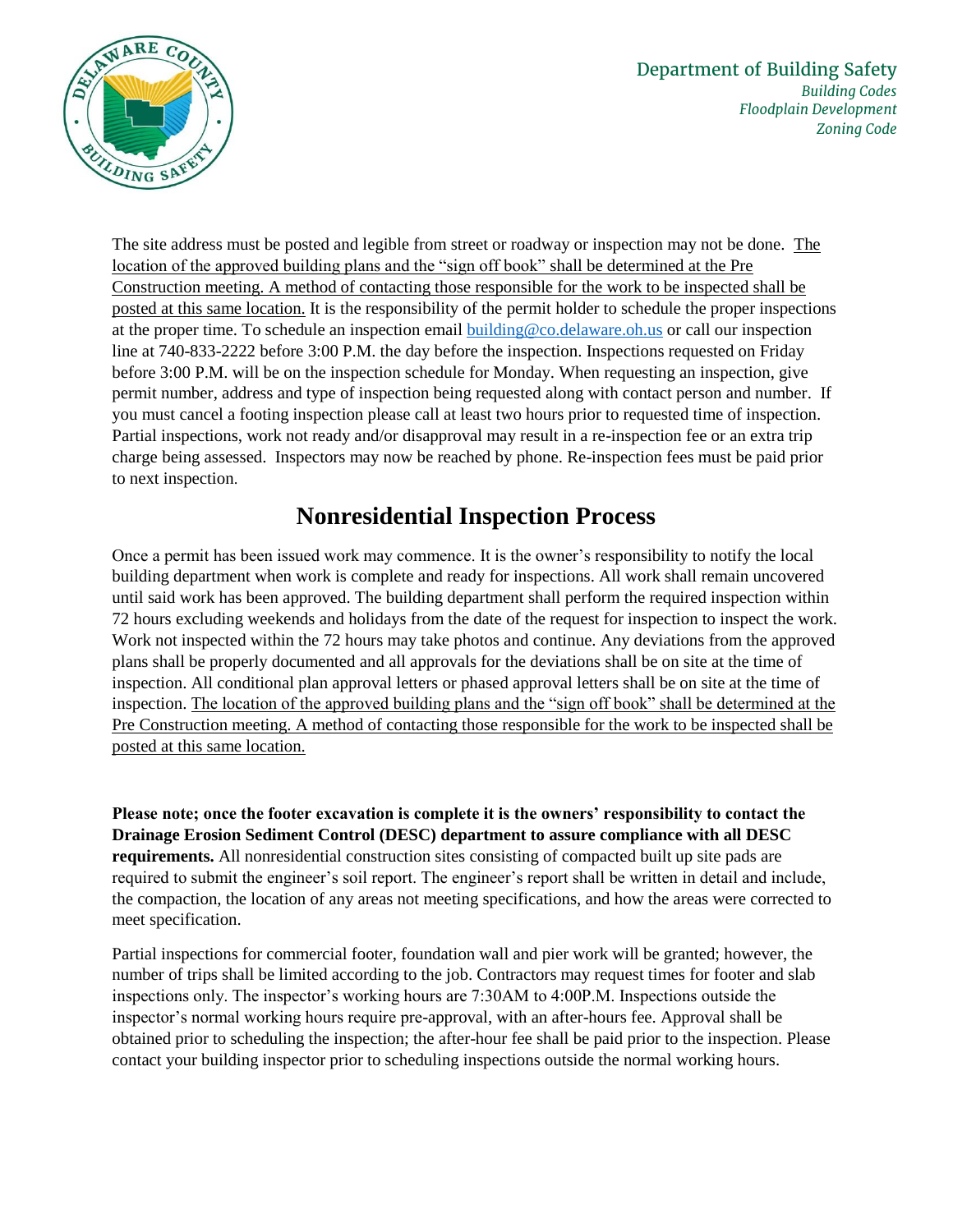## **Nonresidential Footer, Formed Foundation Walls and Piers:**

All footer inspections shall be made by a Delaware County building inspector. Inspections by others may be obtained from the authority having jurisdiction upon the approval of a written request from the owner 5 days prior to the day of the concrete placement. Contractors may obtain the form for "Inspections by Others" at Delaware County Building Safety front desk or on our web page. All concrete shall comply with the provisions of OBC Section 1901.

All concrete reinforcing steel shall be placed in the footer, footer pads, formed foundation wall, and foundation piers before the inspection. Reinforcing steel shall be kept the minimum distance from the natural earth, form boards, and form panels. Reinforcing shall be free of mud and oil. Partial inspections shall be granted at the discretion of the Building Official.

Cold weather concrete and masonry work shall comply with the OBC Sections 1808.8.4, 1905.1.2, 2104 and ACI 318, Section 5.12. Contractors may obtain a complete description of cold weather requirements at the Delaware County Building Safety front desk or on our web page. When temperatures require an Engineers descriptive design to protect concrete and masonry, the engineers design letter shall be on site at the time of the inspection. All material required to protect the concrete or masonry shall be on site at the time of the inspection.

## **Concrete Slab:**

Inspections outside the inspector's normal working hours require pre-approval, please contact your building inspector prior to scheduling inspections outside the normal working hours. It is advised to contact your building inspector to arrange a time to schedule your nonresidential slab inspections. All inspectors shall be provided with a safe approved access to conduct inspections on floors above the exit discharge level. Delaware County Building Safety does allow partial inspection pending approval from the Building Official. Additional fee may be assessed.

All concrete slabs shall meet the provision of applicable sections of chapter 19 of the 2017 OBC. All work to be concealed in the concrete slabs must be inspected and approved prior to placing concrete. Cold joint connection details not provided on the approved plans shall be engineered, and must be on site at the time of the inspection.

## **Building Services:**

Inspections shall be made of all building services equipment to ensure that it has been installed in accordance with the approved construction documents, the equipment listings, and the manufacturer's installation instructions. Inspections shall include, but not be limited to, inspections for the following systems and their associated components: Mechanical heating and ventilation systems, mechanical exhaust systems, plumbing systems, fire protection systems, and electrical systems.

## **Nonresidential Framing Inspections:**

Framing inspections not covered under Section 1701 of the 2017 OBC shall be inspected by Delaware County Building Safety inspectors. Partial inspections shall be granted at the discretion of the Building Official. All work must comply with the applicable sections of the 2017 OBC and the approved plans. All Mechanical, Electrical and Plumbing inspections shall be completed prior to scheduling a building inspection. Delaware county allows the contractor to cover one side of the walls prior to inspections; All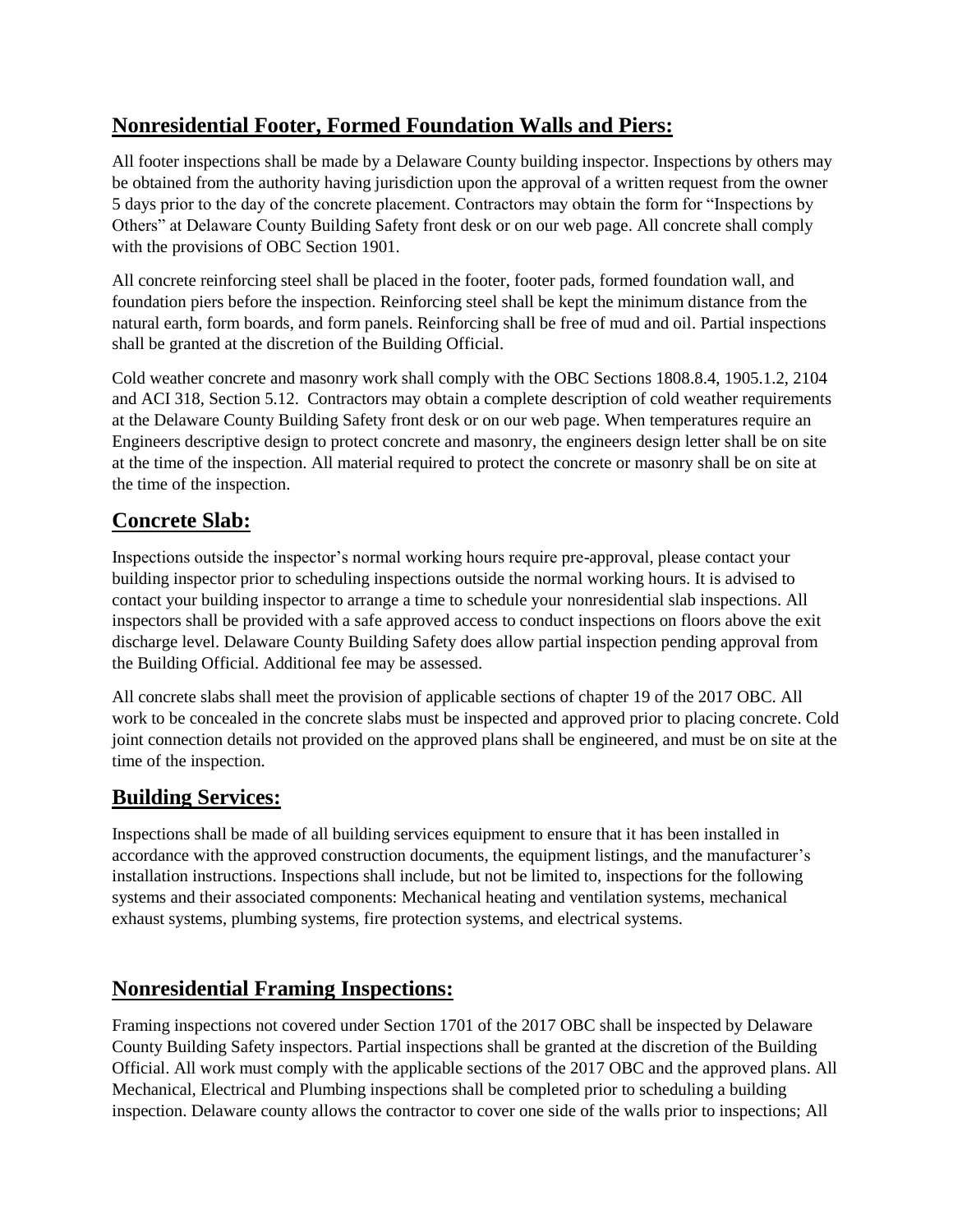conditional plan or phased approval letters shall be on site at the time of the inspection as well as any supplementary drawings or technical data needed to properly conduct the requested inspection. Any deviation from the approved plans or building material substitutions shall be approved by Delaware County Building Safety Plans Examiner. All inspections shall begin at the location of the approved building plans and the "sign off book" location. The location shall be determined at the Pre Construction meeting. A method of contacting those responsible for the work to be inspected shall be posted at this same location.

Inspectors shall inspect the work in accordance to the approved plans for, defective material, inconsistencies with manufacturer's specifications, building code violations, and report/document any potential life safety issues to the permit applicant and his/her supervisor. All inspectors are required to supply the permit applicant with building code violation reference sections at the time the violation is written. Occasionally, the building inspectors may not have access to the proper code reference material; therefore, all inspectors are to supply code reference numbers within 24 hours of the inspection. Inspectors have been instructed to work with and assist the builder whenever possible. Unfortunately, liability issues prevent the inspectors from providing a design for construction, designing repairs, and etcetera.

Inspections of fire rated assemblies/fire-resistant penetrations will be conducted in accordance to their design. All fire wall/rated assembly designs must be on site at the time of the inspection. Fire wall inspections may take multiple inspections depending on the design of the fire wall/rated assemblies. Fire stopping can be similar to the fire wall inspections. Depending on the design of the fire stopping for through wall penetrations, multiple inspections may be required. Please contact your building inspector to devise an affective inspection method for inspection of fire walls, fire stopping and for assistance in scheduling any multiple fire wall and fire stopping inspections. Spray on fire proofing for structural steel may fall under OBC Section 17 special inspections, and will be determined at plan review stage.

## **Nonresidential Energy Efficiency Inspection:**

The energy efficiency inspection (Insulation) will be in accordance with the approved plan and 2017 OBC Section 1301 & the 2009 International Energy Conservation Code.

## **Nonresidential Above Ceiling Framing Inspection:**

Prior to the installation of acoustical ceiling systems all above ceiling plumbing, electrical, HVAC and fire suppression and framing inspections shall be inspected and approved. Acoustical ceiling systems will be inspected in accordance to ASTM 636 standards. ASTM 636 requires a separate ceiling grid wire to be attached within 6 inches of each corner of the light fixtures, or two wires attached to each end of the light at opposite corners. It is common practice in commercial work to allow the builder to install the ceiling tile that requires cutting after the electric and HVAC inspections have been approved; Delaware County will adhere to this practice.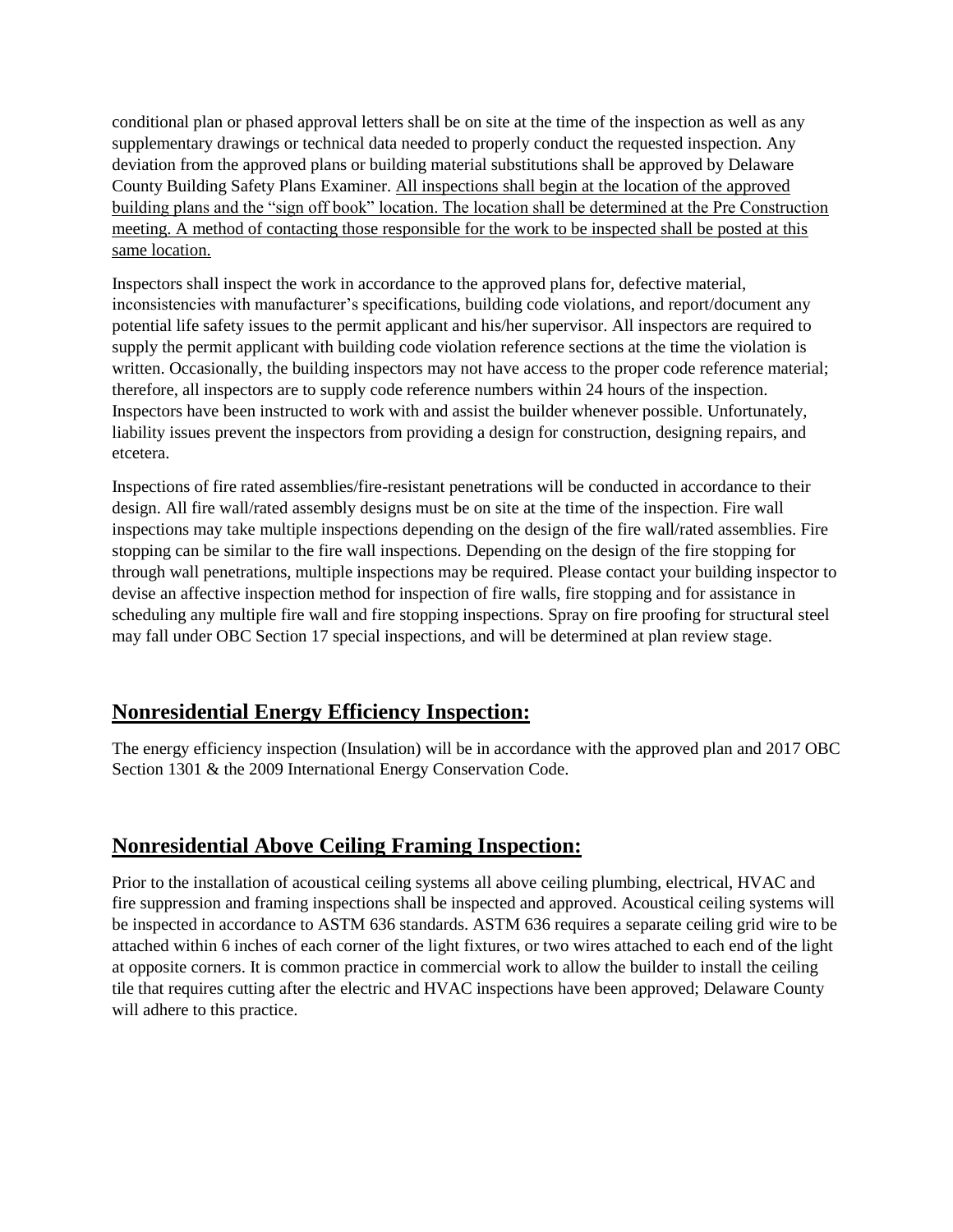## **Nonresidential Final Building Inspection:**

The final building inspection will be conducted when all work required by the approved plans is complete. The final building inspection will be in accordance to the approved plans. The Commercial Building Certificate of Occupancy will be available to the applicant within 30 days of the final inspection.

#### **Fire Suppression Inspection**

#### **Underground Fire Suppression:**

**It is Delaware County Building Safety department's responsibility to inspect and test the entire Fire Suppression system including thrust blocking. Any Fire Suppression work not inspected, will need to be made visible for all required inspections, no exceptions.**

It is Delaware County Building Safety policy to work with the local fire departments, and their representatives. Building inspectors are instructed to notify and invite the local fire official to fire suppression inspections. Fire suppression inspections require a 48-hour notice to the building inspector. The building inspector shall notify the local fire official of the day and time of the inspection.

#### **Attention:**

**All Underground Fire Suppression Piping Shall Be Inspected by Delaware County Building Safety and the Local Fire Department per 2017 NFPA 13, Section 10, Prior to Placement of Backfill. All Underground Fire Suppression Piping Shall Undergo an Acceptance Test Witnessed by Delaware County Building Safety and the Local Fire Department per 2019 NFPA 13, Section 10. Contact Your Building Inspector Prior to Backfill placement.**

## **Caution:**

## **Delaware County inspectors shall not conduct underground fire suppression flush and flow inspections without the fire lines being properly blocked, inspected and approved, no exceptions.**

#### **Above Ground Fire Suppression:**

The above ground fire suppression system inspection requires a 48-hour notice to the building inspector, who shall notify and invite the local fire department.

The required inspections and testing for the above ground fire suppression system are described in Section 10 of NFPA 13. An above ground fire suppression system shall have a hydrostatic test as described in the NFPA 13. Depending on the size of the system, partial inspection is accepted. Delaware County Code Compliance current policy is to check 10% of the system. While the inspector is conducting the hydrostatic test on the above ground system, the inspectors shall check for but not limited to, hanger location, sprinkler head location, pipe size, obstructed sprinkler heads, sprinkler head coverage, sprinkler head temperature rating, sprinkler washout conditions and for leaks as described in the code. Should an inspector observe several violations during his 10% audit of the system, the system shall be inspected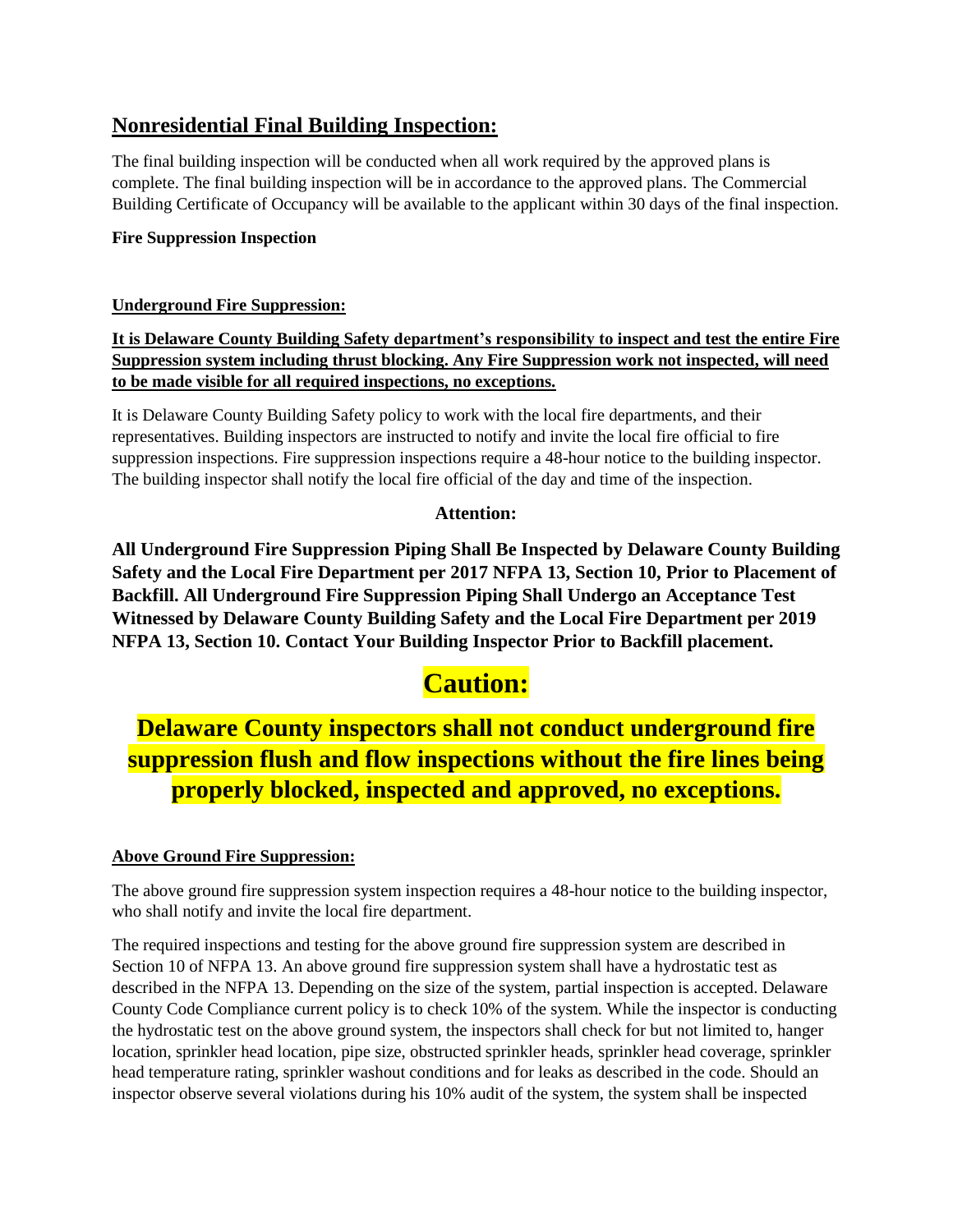100%. The "NFPA acceptance from" shall be filled out for the above ground system test and inspection; however, it will not be completed and signed until after the witness test. Delaware County requires a 100% test on all sprinkler alarm devices. It is the responsibility of the installing contractor and the inspector to test the system as described in NFPA chapter 10.

# **Special Inspection Instructions for Centrifugal Fire Pump Inspections**

#### **Special Inspections of Centrifugal Fire Pump Systems:**

The 2017 OBC Chapter 17 allows special inspections and testing of equipment. Special inspection shall be performed by persons who are qualified to perform the special inspection. It is the responsibility of the design professional to provide documentation of the special inspector(s) qualifications to the Chief Building Official. As part of the application process for plan approval, the permit applicant shall submit a statement for all special inspections to be performed as described in OBC section 1704.2.4.

Centrifugal Fire Pumps shall be tested by a certified testing agency. All test reports shall meet all the provisions of OBC section 1704. All test reports shall be submitted and approved prior to the approval of the fire suppression system. Portions of the centrifugal fire pump test will be performed by The Delaware County Electrical Safety Inspector, and the local fire department, in accordance to 2010 NFPA 20. The centrifugal fire pump testing requirements and procedures are located in the following pages of this document. **All wiring for fire pump and related equipment shall be complete and inspected prior to testing the fire pump** (2011 NEC, Section 695). Water supply for automatic fire sprinkler systems shall meet the requirements of 2017 OBC section 903.3.5 through 903.3.5.2, and the 2010 NFPA 20. *Before scheduling the fire pump system test, please contact your Electrical Inspector, local Fire Department, and Del-Co Water department*.

Delaware County Building Safety inspectors shall inspect and test all sprinkler system monitoring and alarms for compliance with the applicable sections of 2017 OBC Section 9 & 2010 NFPA 72.

## **Witness Test**

Delaware County Building Safety current policy is to work with the local Fire Official. The building inspector shall notify and invite the local fire official to all Witness Test. Scheduling a witness test requires the building inspector to be notified 72-hour in advance of the intended witness test date. The contractor shall also complete and submit the witness test work sheet which can be located on the Delaware County web site, along with the required portions of the certificate of acceptance to the building inspector and/or Building Safety office 72-hours in advance.

#### **Witness Test Procedure:**

- 1) Testing 100% of all Sprinkler System Alarm Devices
- 2) Accept the State Elevators Test Certificate